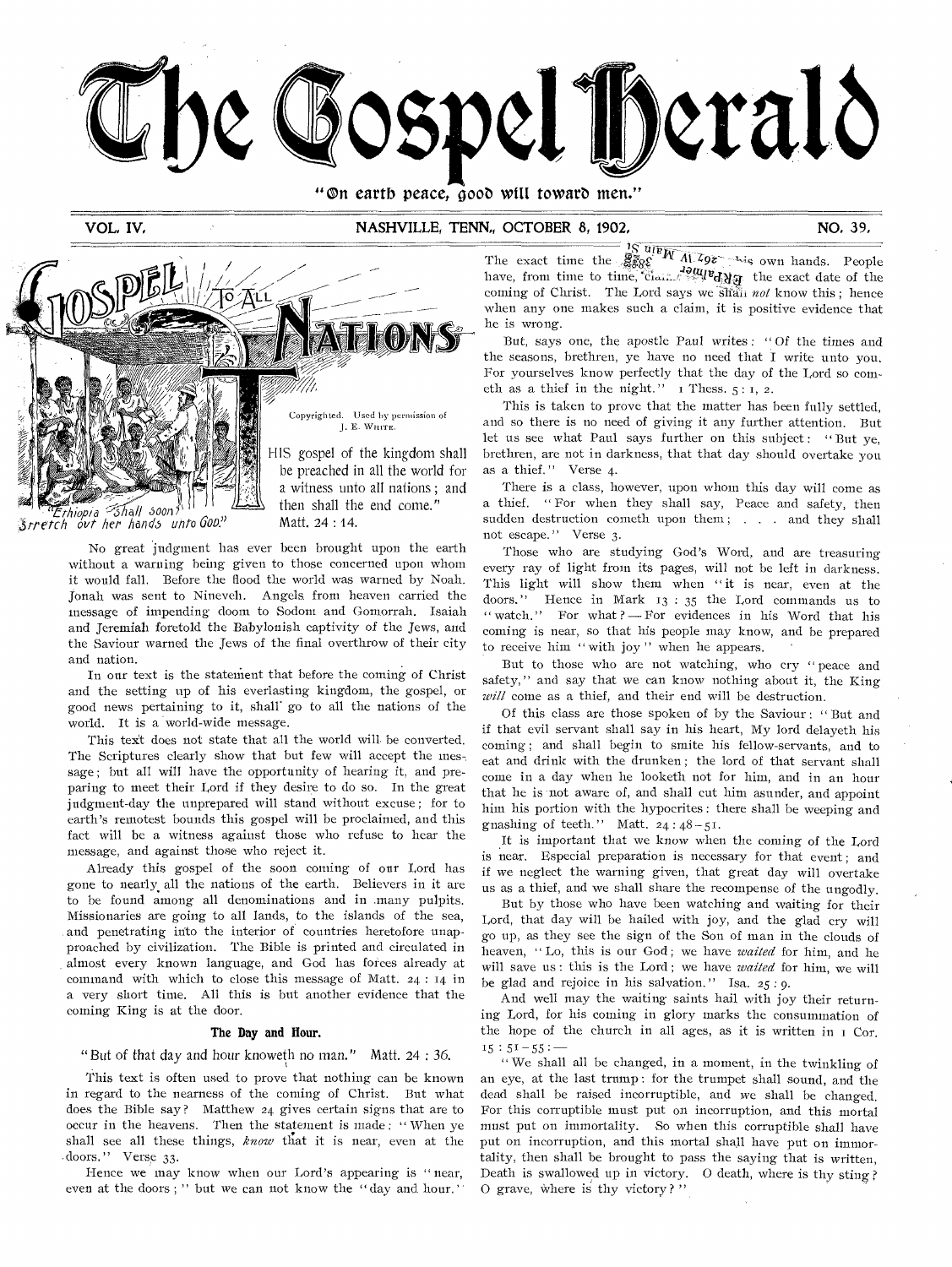

### **Not Justified by Law.**

No MAN ever was or ever could be justified by the law of God, for it is written : " By the deeds of the law there shall no flesh be justified in his sight : for by the law is the knowledge of  $sin."$  Rom.  $3:20.$ 

#### **The Law Not Void.**

But this is not to say that any man is free from obligation to obey the divine law ; for it is likewise written : " Do we then make void the law through faith ? God forbid : yea, we establish the law." Rom. 3:31.

### **The Office of the Law.**

The office of the law is to reveal sin. The apostle James likens the law to a mirror, thus : " If any man be a hearer of the word, and not a doer, he is like unto a man beholding his natural face in a glass : for he beholdeth himself, and goeth his way, and straightway forgetteth what manner of man he was. But whoso looketh into the perfect law of liberty, and continueth therein, he being not a forgetful hearer, but a doer of the work, this man shall be blessed in his deed." James  $1: 23 \quad 25$ .

#### **The Mirror.**

It is not the work of the mirror to remove the defects in the toilet, but only to reveal them. One does not go to the glass to remove the dust and stain of toil or travel, but merely to see if such stains are there ; if they are present, resort is had to soap and water. In like manner the believer in the perpetual obligation of the divine law does not bring his life to that law that the stains of sin may be removed, but that they may

**GOD'S GIFT TO THE WORLD.** 

#### [Prom " What Think Ye ? " ]

WHEN man was first created, he was in perfect harmony with all the laws of his Maker.

God saw everything that he had made, and, behold, it was very good. Gen. 1 : 31.

But he left one thing for man to work out for himself, and that was character,

Work out your own salvation with fear and trembling. Phil. 2 : 12.

Character is developed by exercising the freedom of choice given to man by the Creator. God made man a free moral agent, — gave him perfect liberty, that nian, from his own choice, might serve his Creator in love. God is love, and the only service that is acceptable to him is one of love, not of compulsion.

Choose you this day whom ye will serve. Joshua 24: 15

Satan, the usurper, by his subtle manner,

be revealed. They can be removed only by the blood of the Lord Jesus Christ.

#### **The Law WeaK.**

There is righteousness in the law, for it is written : "All thy commandments are righteousness " ( Ps. 119 : 172) ; but there is no righteousness in the law for one who has broken the law: for such a one—and all have sinned — the law has only condemnation, as it is written : " The sting of death is sin; and the strength of sin is the law." I Cor. 15:56.

#### **Christ's Mission.**

But let none despair. " For what the law could not do, in that it was weak through the flesh, God sending his own Son in the likeness of sinful flesh, and for sin, condemned sin in the flesh : that the righteousness of the law might be fulfilled in us, who walk not after the flesh, but after the Spirit.'' Rom. 8 : 3, 4.

#### **The Rule of Life.**

The law is not the motive power, but the rule of life. It prescribes conduct, but does not give the power to obey. The power conies from the Lord Jesus Christ in answer to living faith. " Do we then make void the law through faith ? God forbid : nay, we establish the law." Roin, 3:31, R. V.

#### **The Conclusion.**

" Let us hear the conclusion of the whole matter : Fear God, and keep his commandments : for this is the whole duty of man. For God shall bring every work into judgment, with every secret thing, whether it be good, or whether it be evil." Eccl. 12 : 13, 14.

deceived man, so that man sold himself and the dominion that God had given him, to the adversary, simply for the privilege of becoming, as he supposed, like God.

The serpent said unto the woman, Ye shall not surely die ; for God doth know that in the day-ye eat thereof, then your eyes shall be opened, and ye shall be as God, knowing good and evil. Gen. 3 : 4, 5, R. V.

We know that the law is spiritual ; but I am carnal, sold under sin. Rom. 7 : 14.

To redeem man from his bondage required a price equal to the debt he had incurred. The debt was the transgression of the- law (" sin is the transgression of the law ").' The canceling of this debt required the emptying of the treasury of heaven in the gift of the only begotten Son of God, Christ Jesus our Lord. His character only was equal to the demands of the law, because it was as perfect as God's character.

God so loved the world, that he gave his only begotten Son, that whosever believeth on him should not perish, but have eternal life. John 3 : 16, R. V. As we see the goodness of God displayed in this wonderful gift, we are attracted to him, and drawn away from self and all that is contrary to his nature.

The goodness of God leadeth thee to repentance. Roni. 2 : 4.



### **SUFFERING FOR RIGHTEOUSNESS' SAKE.**

#### (Prom *Present Truth,* London.)

 $\prod$ HE Paris correspondent of the *Daily Chronicle,* referring to the case of Colonel de Saint Remy, who was practically acquitted by a court-martial for refusing to obey an order to expel some nuns from their school, says that it is expected to lead to the liberation of the four soldiers now in prison for refusing, as a matter of conscience, to carry arms, and gives the following interesting account of the different cases : —

In each case there was no attempt at display. Petit, the young conscript from Verdun, obediently passed through the preliminary military instruction ; but no less deliberately refused to wield or even touch weapons intended to destroy the life of his fellow-creatures. Every effort to persuade him failed, and when the Court-Martial sentenced him to three years' imprisonment, he calmly remarked that he was condemned because he declined to be a murderer.

The case of the soldier Gontaudier is still more striking. He came expressly from America to draw his number, which proved that he was not refractory. He implored the colonel to put him on to some laborious job; but his scruples were recompensed by a sentence of two years' imprisonment. At the end of that term he again declined, and was sentenced to the same punishment.

" Grasselin, of Belfort, was perfectly docile till the question of taking arms was raised. He then meekly replied: 'I can not, Jesus Christ has said, ' Thou shalt not kill, ' and, ' Love one another,' I am bound, as a Christian, to obey him.' There was no sign of outside influence, and his father, an Alsatian, heaped curses on his head. His employers state that his character, be-, fore entering the army, was that of an evangelist, and that he gave a large portion of his wages to poor people. The doctors affirmed that he was healthy, and of thoroughly sound mind, with an overkeen sense of the gospel precepts. Grasselin was sentenced to two years' imprisonment.

"Soubigou, of Brest, who also carried his scruples so far as to refuse to eat flesh meat, replied : ' You can imprison my body till I am fifty-live ; but you can not touch my soul.'

" The government is embarrassed by the alternative of encouraging others or of showing an- excess of clemency. The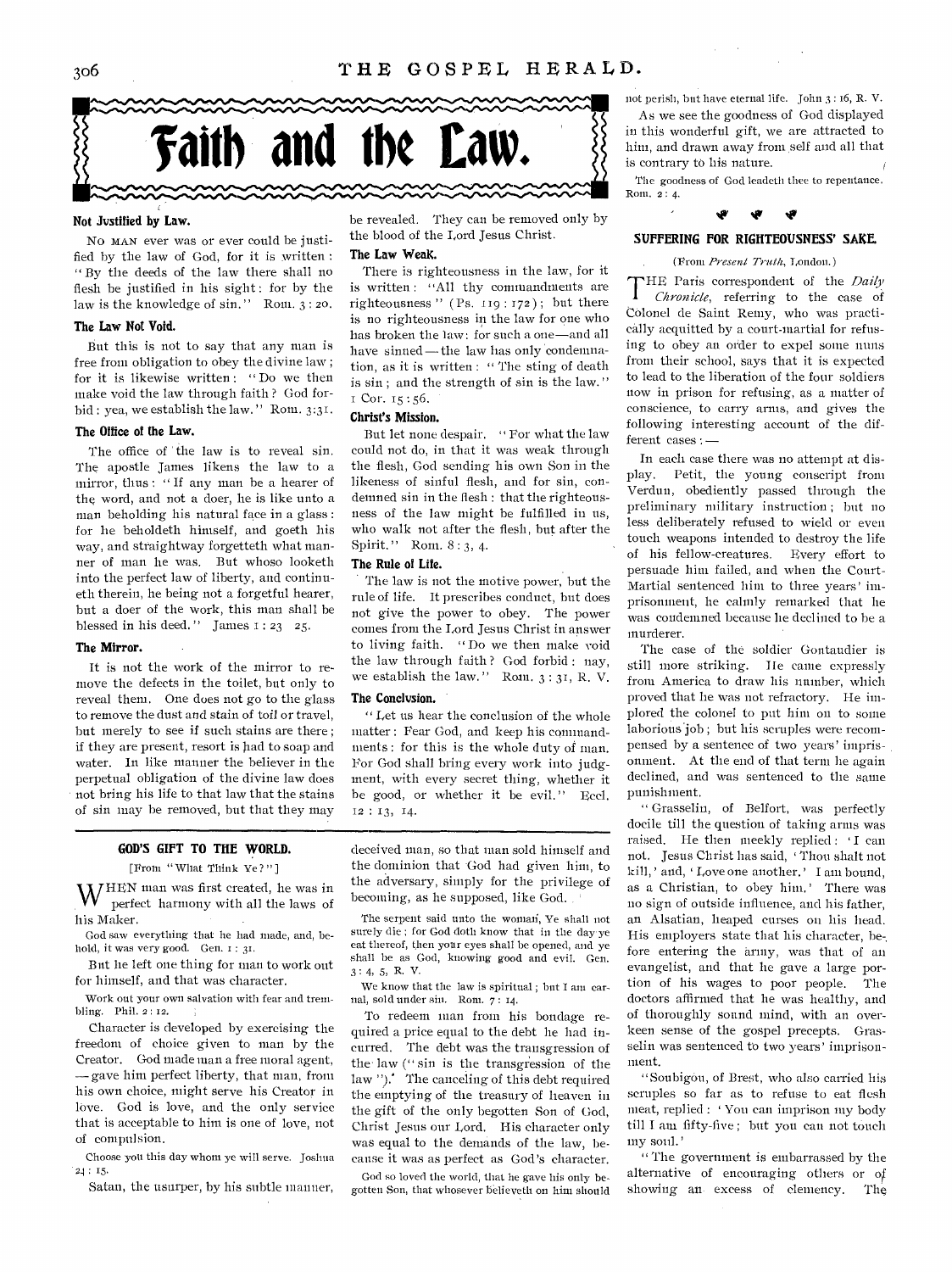President of the Republic can certainly cite one remarkable instance — that in which the Committee of Public Safety exempted the Anabaptists from carrying arms, out of respect for their humanitarian scruples. The document is signed by Robespierre, Couthon, Saint Just, and Lazare Carnot.".

It is refreshing and encouraging to know that there are men in the world willing to suffer for conscience' sake. These men are not posing before the world, seeking applause -as martyrs, but are suffering in silence. God alone knows how many men there are who, without complaint, are enduring affliction for the sake of his truth. The law of God plainly says, " Thou shalt not kill ; " and John the'Baptist, speaking directly to the Roman soldiers who came to him for spiritual advice, said, "Do violence to no man. " If that instruction is to be heeded, it is evident that it is useless even to learn to carry arms, and therefore the men in question are justified. How sad it is that governments which delight to assume the prefix " Christian," should persecute men for simply obeying Christ! When we pray " for kings and for all that are in authority, " let us also " remember them that are in bonds, as bound with them."

# **THE SPIRIT OF CHINESE CHRISTIANS.**

qg rig

SPEAKING at the Student's Conference at Matlock, Mr. John R! Mott referred to his recent visit to China, and spoke of the way in which he had been impressed by the heroism of Chinese Christians. He was invited while at Peking to a great gathering in the court of the royal palace, where he met many of the leading native Christians. All, without exception, had suffered fearful loss during the recent troubles. Houses, lands, relatives, had been taken from them, and yet as they talked with him there, and as they went about the city day by  $day$ compelled to look into the faces of those who had murdered their children, their parents, or friends — reminded on every hand of the suffering they had endured, no word of complaint, no desire for vengeance passed their lips. On every face was peace ; in each life was seen the forgiving spirit of Christ. Surely no better illustration of the power of Christ's gospel in China could be desired I *—London Missionary Chronicle.* 

#### **NIF NIF**  V. **TWO SORTS OF CHRISTIANS.**

THE out-and-out Christian is a joyful Christian. The half-and-half Christian is the kind of Christian that a great many of you are—little acquainted with the Lord. Why should we live half way up the hill and swathed in mists, when we might have an unclouded sky and a visible sun over our heads if we would climb higher and walk in the light of His *face.—Alexander Maclaren.* 

# **Hunting for Health Hints SP By A Learner**

C INCF, writing this title, I have thought of some of the helpful words the letter H stands for ; and what happiness will come to those who gain the most of that for which it is the initial. It seems to me, in passing, however, that the central word in the title lies at the foundation ; and that heaven itself will crown the happiness of those who truly seek for health.

Yesterday, while about some pleasant task, I came across an article under the heading " Health Culture, " in that stirring paper *Success.* The article is by Mr. F. S. Clifford, whose experience ought to be worth more than gold to every reader of this article, and it will be if you will let it continually stand before your mind's eye, as did the picture to which he refers. It fits in at the right place, after the hints on " deep breathing " of last week; so please lift up your chin, and fill up your chest till new, rich blood tingles in every part of your body. That is the great preparation for the next step up the ladder of health. Place your tired feet upon that round, and then you can march up the others like a young soldier on dress parade ; and there is no discharge in this war.

The writer of the article just referred to was once in about the condition some of you are in who will read or hear these words. His " delicate physical condition " caused " almost constant visits to a physician." He did not dream that health was something that could not be corked up in a badsmelling bottle, and put away in a badsmelling place, and poured out into a badtasting spoon, and down over a dirty tongue into a foul stomach. He had evidentlythought that those spoonfuls of poison going down into that filthy cellar of a stomach, could perform the mighty miracle of cleaning out the whole house.

But while waiting in the doctor's office one day, he did a much better thing than to swallow down pills and poisons. He saw a picture upon the wall of " mighty men of old, " who, by strength they had cultivated as a sensible man does a garden, "gained victories. " The inspiration of the picture woke him up. "I said to myself," he writes, " what others could accomplish, I can do."

He arose from his weakness, and firmly put his will on the side of health and activity. He longed to be as muscular as those men in the picture, and says, " I determined that I would be." There was the secret of his success. I have read a sentence like this, which it will not take you long to write in your memory : " Everthing depends upon the exercise of the will." Another like it is, "But Daniel purposed in his heart." And the face of the world's

history was turned by that purpose. The writer of the article referred to adopted a regular system of dieting, daily bathing, with the towel rubbing the skin till it was all aglow, then regular exercise ; and from that weakling that waned under the doctor's doses, he trained into a model for the artist's pencil. He abstained from all liquors, and from that great green worm which is sapping the life-blood out of the South, the weed tobacco. No more drugging and doctor's bills for him.

This man's experience proves the truth of the maxim, " If you would gain strength, you must use strength." And this leads me to give a few quotations from a book entitled " Healthful Living, " which **has** more health in it to the square inch than any other publication I know of. Here are a few gems so appropriate that I wish to write them on the nerves and muscles of twentyfive thousand people before the next issue of this paper : —

" By active exercise in the open air, every day, the liver, kidneys, and lungs also will be strengthened to perform their work. "

" Thousands are sick and dying around us who might get well and live if they would ; but their imagination holds them. They fear that they will be made worse if they labor or exercise, when this is just the change they need to make them well. Without this, they never can improve. They should exercise the power of the will, rise above their aches and debility, and engage in useful employnient, and forget that they have aching backs, sides, lungs, and heads."

Now please wear this, as some folks do an electric belt, till your happy heart pumps every jot of blood to those air-filled lungs to have its pale blue turned into a rich red flush ; and then you will be good humored enough to appreciate the truth of the following : —

" If physical exercise were combined with mental exertion, the blood Would be quickened in its circulation, the action of the heart would be more perfect, impure matter would be thrown off, and new life and vigor would be experienced in every part of the body. "

I know the truth of these words from experience. Since beginning this article a few hours ago, my ax has felled three lusty oaks, and I feel the better for it ; and I want the echoes of that same ax to fall on many, fainting hearts and feeble bodies, and arouse them, as Mr. Clifford was roused in that doctor's office ; and I do not expect to cease my efforts in hunting and practicing health hints until I have many helpers whose chests will expand as much as mine has, whose muscles are as hard, and whose hearts are swelling with love to Him who desires that we shall prosper and be in health even as our souls prosper.  $\epsilon_{\rm A}$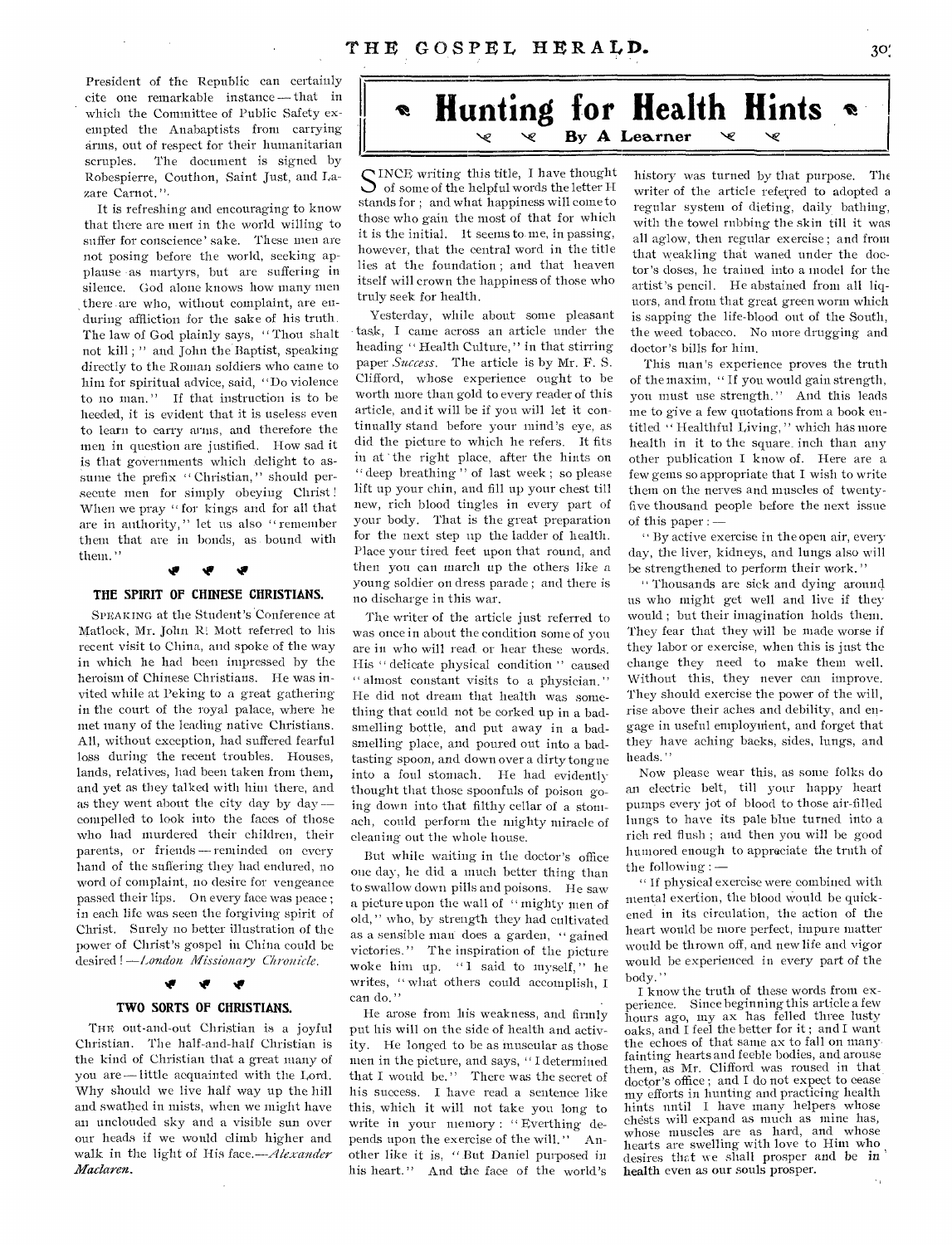

| DOCTREAM FODLISHING ASSOCIATION. |   |   |                                    |   |                |
|----------------------------------|---|---|------------------------------------|---|----------------|
| EDITOR                           | - | - | -                                  | - | C. P. BOLLMAN. |
|                                  |   |   | NASHVILLE, TENN., OCTOBER 8, 1902. |   |                |

# **THE PERSONAL ELEMENT IN SALVATION.**

### **God Knows All.**

Gon is infinite and therefore comprehends all things. Could a single thing be known that God does not know, could a single place be discovered where God is not, then would it be demonstrated that the Creator is finite and not infinite, for infinite means without limitations.

### **Knows the Individual.**

Knowing all things, God knows the individual. To Moses he said, " I know thee by name. " And he knew no more about Moses than he knows about the humblest person living. Said the Saviour : "Are not two sparrows sold for a farthing ? and one of them shall not fall on the ground without your Father. But the very hairs of your head are all numbered. Fear ye not therefore, ye are of more value than many sparrows." Matt.  $10:29-31$ .

#### **God Loves Individuals.**

We are prone to think of God's love for the world, and we love to quote the text : " God so loved the *world* that he gave," etc. But is it not true that God loves the world simply because he loves the individuals that constitute the world ? Let us see.

### **As a rather.**

The father loves his family ; but how and why ? Clearly by loving each member, and because he loves each member of his family. If he did not love each, he could not love all ; if he did not love each individual member of his family, it could not be truly said, That father loves his family. Therefore when it is asserted by the Son that the Father loves the world, we know that he loves severally the individuals who compose the world ; it can not be otherwise.

#### **An Individual Saviour.**

As God loves individually, so he saves individually. Says " the faithful and true Witness:" "Behold, I stand at the door and knock : if any man hear my voice, and open the door, I will come in to him, and will sup with him, and he with me." Rev. 3 : 2o. Here, then, is the individual Saviour making personal overtures to the individual sinner. He knocks at all hearts because he knocks at each.

#### **Individval Communion.**

When the individual sinner admits to his -heart Jesus as his individual Saviour, there is individual communion established between that sinner and his Saviour. The promise is, " If any man hear my voice, and open the door, I will come in to him, and will sup with him, and he with me."

# **In the Singular Number.**

Observe that this verse is all in the singular number ; there is not a plural noun or pronoun in it. It is " any man, " singular ; any individual ; it is true of the humblest man on earth equally with the highest. " If any man hear my voice," "I will come in to him." Observe the pronouns are all singular : " and will sup with him." Only two persons can participate in this repast the sinner and his Saviour.

### **The Menv.**

And what is the menu at this exclusive feast ? The Lord sups with his servant ; what does the servant have to set before his Lord ? Only his poor sinful nature ; and the dear Lord partakes of that. " The Word was made flesh," and as flesh he is still " touched with the feeling of our infirmities. " The divine guest feels what his

human host feels. " For in that he himself hath suffered being tempted, he is able to succor them that are tempted. " Heb. 2 : r8.

But we have heard only half of the wonderful story. The promise is : " I will sup with him, **and he with me."** Jesus not only shares the sinner's poor fare, drinks with him to its dregs the bitter cup of human woe, but he, the divine Guest, brings to the table spread in the heart of the individual sinner the viands of heaven ; for by him " are given unto us exceeding great and precious promises, that by these ye might be partakers of the divine nature. " He takes our poor human nature that he may give us in exchange his own divine nature. " 0 the depth of the riches both of the wisdom and the knowledgs of God ; how unsearchable are his judgments, and his ways past finding out !"

**The Great Strike. Or74\*4-(keik- 4('- . <44.** 霿

N OT since the days of the great railroad strike, when President Cleveland sent federal troops into Illinois in the face of the protest of the governor of that State, has the country been confronted with so serious an industrial situation as exists to-day.

Hard coal, the fuel of by far the larger part of the population of the United States, is now sold at prohibitive prices, where it can be obtained at all. Thousands of men are out of employment, business is greatly disturbed, and tens, yea, hundreds of thousands of people suffer indirectly from the effects of the great coal strike now in progress in the anthracite regions of Pennsylvania.

Last week President Roosevelt called a conference of the operators and representatives of the miners to meet in Washington to see if some settlement could not be effected ; but the President's effort at mediation only resulted in greater bitterness.

At the conference the operators utterly refused to make any compromise. They demanded abject surrender, so far at least as organized labor is concerned. Let the men return to work, they said, in substance, 'and we will then adjust with individual employees any abuses which may exist in our mines.

The President is moved not only by the suffering and business depression incident to the strike, but by political considerations, as the party in power is always held more or less responsible by the people for any trouble that may arise. It is feared that it will be so in this case, and that should the strike continue until the election on the 4th of November, the political complexion of the next Congress may be quite different from that of the present House.

These facts are stated, not because the GOSPEL HERALD has any interest in the political aspect of the question, but because of the great significance of these thing.

The Scriptures foretell a time of great trouble between labor and capital : " Go to now, ye rich men, weep and howl for your miseries that shall come upon you. Your riches are corrupted, and your garments are motheaten. Your gold and your silver is cankered ; and the rust of them shall be a witness against you, and shall eat your flesh as it were fire. Ye have heaped treasure together for the last days. Behold, the hire of the laborers who have reaped down your fields, which is of you kept back by fraud, crieth ; and the cries of them which have reaped are entered into the ears of the Lord of sabaoth. Ye have lived in pleasure on the earth, and been wanton; ye have nourished your hearts as in a day of slaughter." James  $5 : 1 - 5$ .

This scripture clearly refers to the last days. The Revised Version says, " Ye have heaped together treasure *in* the last days." As agriculture is at the basis of all industry, it is taken as the representative of all labor. The principle is the same whether in agriculture, mining, manufacture, or commerce.

The same condition of affairs is referred to in the second chapter of Habakkuk : " Yea, also, because he transgresseth by wine, he is a proud man, neither keepeth at home, who enlargeth his desire as hell, and is as death, and can not be satisfied, but gathereth unto him all nations, and heapeth unto him all people : shall not all these take up a parable against him, and a taunting proverb against him, and say, Woe to him that increaseth that which is not his ! how long ? and to him that ladeth himself with thick clay ! " Verses 5, 6.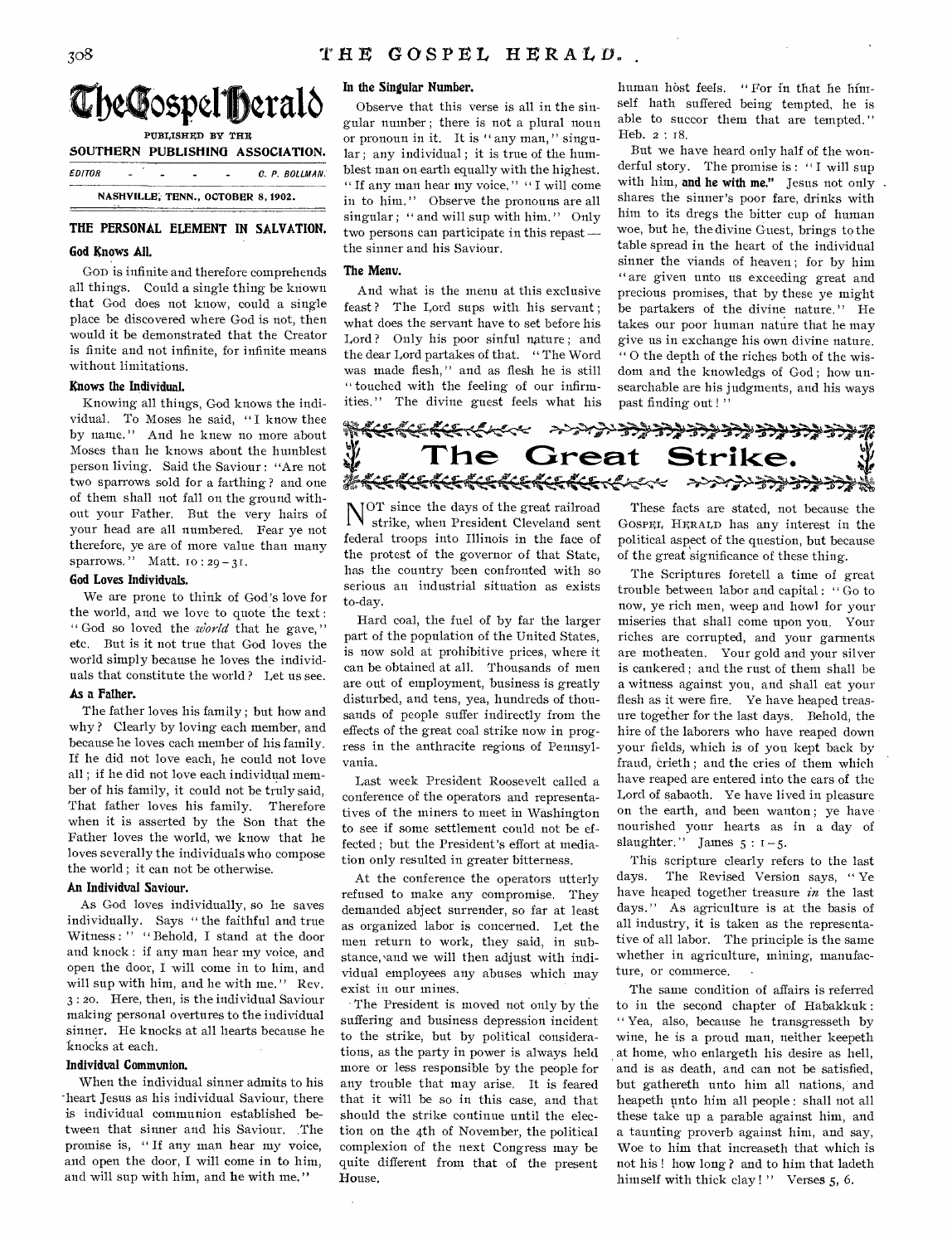The Revised Version renders the latter part of verse six : "ladeth himself with pledges." This expression is evidently only another name for bonds and mortgages. There is an intimate and necessary connection between "pledges "---mortgages -and "thick clay"-the land.

Observe also the same intimation of coming trouble : " Shall they not rise up suddenly that shall bite thee, and awake that shall vex thee, and thou shalt be for booties unto them?" Verse 7.

The liquor traffic, another evil of large proportions, and a no small factor in the distress of the laboring classes, is also introduced in this chapter, so that the whole ground is covered. The evil is widespread; the trouble is deep-rooted, and the effects of strikes, though separated,it may be by years, are cumulative ; each leaves its heritage of hate to the years that come after it, and not only our own country, but the world, grows ripe for a harvest of violence that shall rival on a gigantic scale the scenes of the French Revolution. It is only common prudence for the believer in the Word of God to heed the counsel of James *5:* 7, 8 : " Be patient therefore, brethren, unto the coming of the Lord. Behold, the husbandman waiteth for the precious fruit of the earth, and bath long patience for it, until he receive the early and latter rain. Be ye also patient ; stablish your hearts : for the coming of the Lord draweth nigh."

### $\blacktriangledown$ **FRUIT-DEARING.**

THE Bible has a great deal to say about<br>
fruit-bearing in the Christian life. fruit-bearing in the Christian life.

What the term means is well illustrated by a beautiful parable in Isaiah  $5: "My$ well-beloved hath a vineyard in a very fruitful hill ; and he fenced it, and gathered out the stones thereof, and planted it with the choicest vine, and built a tower in the midst of it, and also made a winepress therein : and he looked that it should bring forth grapes, and it brought forth wild grapes." Thus the parable is explained : " The vineyard of the Lord of hosts is the house of Israel, and the men of Judah his pleasant plant: and he looked for judgment, but behold oppression ; for righteousness, but behold a cry." Verses 1, 2, 7.

Turning to Galatians 5, in the long dark, list of " the works of the flesh," given in verses  $19 - 21$ , we recognize the "wild grapes," the evil principles that sway sinful lives. These are the evil seed, that, sown in the human heart at the fall, have produced such a plentiful harvest of poverty and disease, intemperance and crime,-of every woe that blights happiness and curses the race. But the grapes that the Master of the vineyard looked for after planting " a noble vine, wholly a right seed," are the fruits of the Spirit,-" love, joy, peace, long-suffering, gentleness, goodness, faith, meekness, temperance." Verses 22, 23,

So the fruit the Christian is to bear is, first of all, character. His life is to be an expression of justice, mercy, and the love of God. These are active principles ; and when they dominate the life, the result will be an abundant harvest of good works.

In his last talk with his disciples before his crucifixion, the Saviour told how this is done. " I am the vine," he said, "ye are the branches. "

When the vine, luxuriating in a rich soil and basking in a warm summer sun, sends its abundant sap to the very tips of its branches, fruit-bearing is the natural result. But severed from the vine, the branch is soon withered, barren, lifeless.

The same principle holds in the religious life. "He that abideth in me," Christ says, " and I in him, the same bringeth forth much fruit." With the life of God, rich, full, and free, flowing through his soul, why should he not be a fruitful branch in the true Vine ? But Christ adds : " If a man abide not in me, he is cast forth as a branch, and is withered ; and men gather them, and cast them into the fire, and they are burned."

Again the Saviour says, " Herein is my Father glorified, that ye bear much fruit." On one side is a barren life, with death at its close ; on the other is the glory and beauty of a life of service to God and man, with unending life in the paradise of God as its sure result. Reader, which will you choose?<br> $E. J. BURNHAM.$ E. J. BURNHAM.



### **THE FOURTH KINGDOM AND THE LITTLE HORN.**

#### International Sabbath-School Lesson for October IS, 1902.

QUESTIONS ON DANIEL 7 : 19 - 28.

1. OF what part of the vision did Daniel desire a more full interpretation ? How did he distinguish the fourth beast from the others? How were its teeth and nails described? What is said of its action ?

2. Of what special feature of this beast did Daniel desire a further understanding? What was his final point of inquiry? How is this little horn here described?

3. In what contest did he see this horn to be engaged? With what result?

4. What event brought an end to this warfare? What time had then come ?

5. What was the fourth beast then declared to be ?

6. How would this kingdom compare with the óthers?

7. How is its history briefly stated?

8. How were the ten horns interpreted?

9. What appeared after the ten horns were in full view? How did the eleventh horn compare with the ten? How did this king secure his territory ?

to. How did this king act toward the Most High ?

II. How did he treat the saints of the Most High?

12. How did he regard the law of the Most High ?

What power was given to him ? For how long a time ?

13. What would be the experience of this king in the time of the judgment?

'14. To whom would the kingdom be given? How is the duration of this kingdom emphasized?

15. What effect did this vision have upon the prophet Daniel? Did he make the matter public? NOTES.

From the definiteness of the inquiries concerning the fourth beast and the ten horns, and especially concerning the little horn, it is evident that this part of the vision made die deepest impression upon the mind of the prophet. Here, then, we may expect to find the objective point of the vision. The first three kingdoms serve as so many stepping-stones to reach and locate the fourth kingdom. The little horn is closely identified with the fourth beast, and yet it has an independent history and work. The career of the little horn in its work of opposition to the establishment of the fifth kingdom, the kingdom of the Most High, is presented with a fulness of description which makes it clear that this is the main theme of the vision.

The fourth kingdom is Rome. The ten horns are the ten kings, or kingdoms, which arose in the territory of Rome as the result of the inroads of the barbarians. This was accomplished between A. D. 395 and A. D. 476. " The ten [kingdoms] are the Alemanni, the Franks, the Burgundians, the Suevi, the Vandals, the Visigoths, the Saxons, the Ostrogoths, the Lombards, and the Heruli."-*Great Empires of Prophecy, page 677. "* After them " rose the little horn, which subdued three kings. The three that were plucked up by the roots were the Heruli, the Vandals, and the Ostrogoths ; and the date of the plucking up of the first of the three is March 5, A. D. 493, and of the last, March, A. D. 538.'' *-Id.; page 680.* Dr. L. Gaussen gives the following fourteen marks by which it can be demonstrated that the little horn is the Papacy : T. A priest-king ; 2. the location of its territory ; 3. its origin and growth;  $4$ . the time of its rise;  $5$ . the territory acquired; 6. its sagacity; "in this horn were eyes like the eyes of man;" 7. its deceivableness ; 8. its unusual pomp ; 9. its language; 10. the duration of its blasphemies ; II. the character of its blasphemies ; 12. its persecution of the saints ; 13. its heresis, its attempted change of the law ; 14. the exact length of its power.

# 19 **10**

# **JOSHUA AND CALEB.**

#### International Sunday-School Lesson for October 26, 1902.

# SCRIPTURE : Joshua 14 : 5 -- 15.

#### Memory Verses, 12-14.

5 As THE Lord commanded Moses, so the children of Israel did, and they divided the land.

6. Then the children of Judah came unto Joshua in Gilgal : and Caleb the son of Jephunneh the Kenezite said unto him, Thou knowest the thing that the Lord said unto Moses the man of God concerning me and thee in Kadesh-barnea.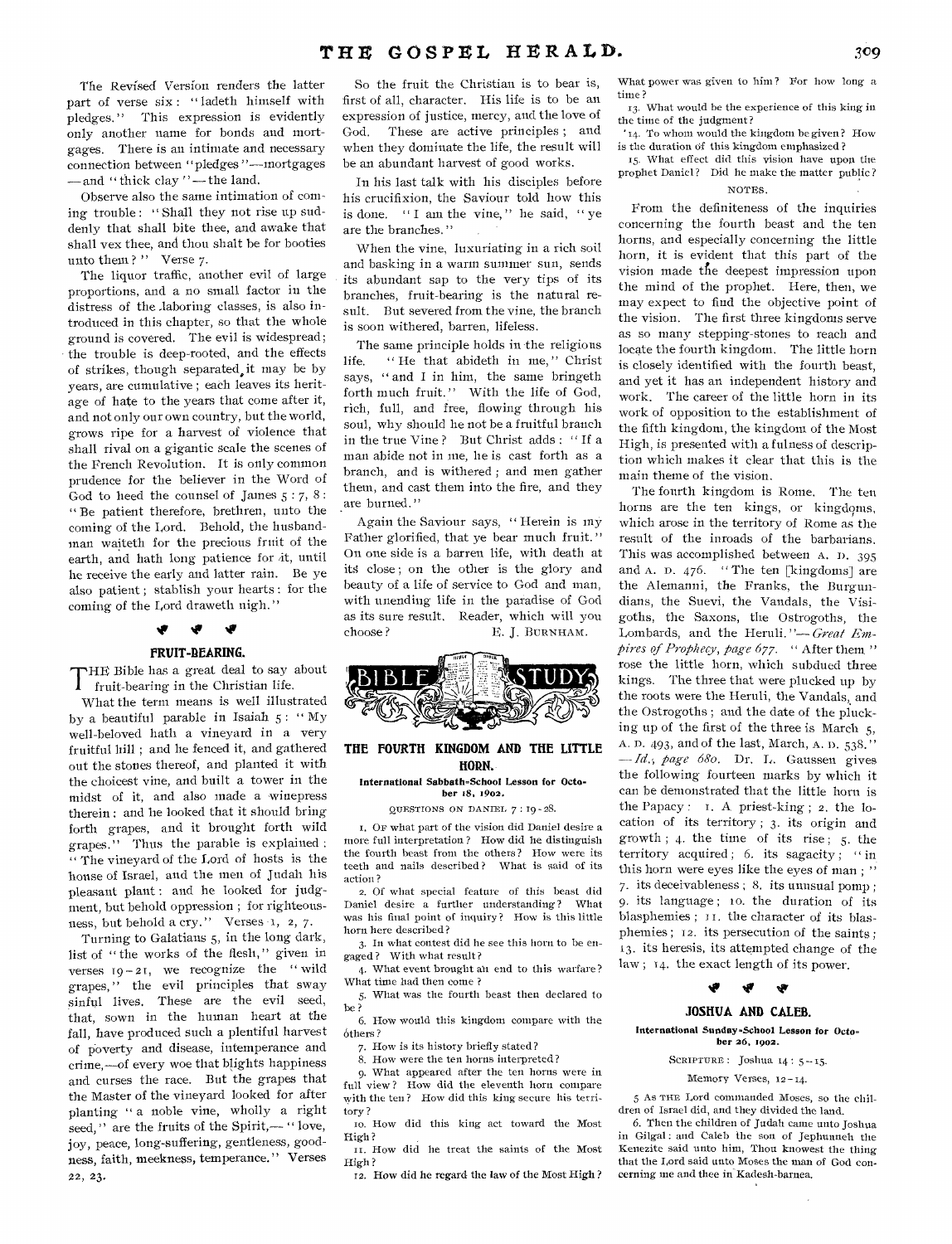7 Forty years old was I when Moses the servant of the Lord sent me from Kadesh-barnea to espy out the land ; and I brought him word again as it was in mine heart.

8 Nevertheless my brethren that went up with me made the heart of the people melt ; but I wholly followed the Lord my God.

9 And Moses sware on that day, saying, Surely the• land whereon thy feet have trodden shall be thine inheritance, and thy children's forever, because thou hast wholly followed the Lord my God.

to And now, behold, the Lord hath kept me alive, as he said, these forty and 'five years, even since the Lord spake this word unto Moses, while the children of Israel wandered in the wilderness : and now, lo, I am this day fourscore and five years old.

As yet I am as strong this day as I was in the day that Moses sent me : as my strength was then, even so is my strength now, for war, both to go out, and to come in.

12 Now therefore give me this mountain, whereof the Lord spake in that day; for thou heardest in that day how the Anakims were there, and that the cities were great and fenced : if so be the Lord will be with me, then I shall be able to drive them out, as the Lord said.

13 And Joshua blessed him, and gave unto Caleb the son of Jephunneh Hebron for an inheritance.

14 Hebron therefore became the inheritance of Caleb the son of Jephunneh the Kenezite unto this day, because that he wholly followed the Lord God of Israel.

15 And the name of Hebron before was Kirjatharba ; which Arba was a great man among the Anakims. And the land had rest from war.

#### SUGGESTIVE QUESTIONS,

1. When did the event narrated in the lesson take place? Note I.

2. At what place ? Verse 6.

3. According to whose direction was the land divided? and by whom? Verse 5. See also Num. 34 : 13 -29 ; 35 : 2, and Note 2.

4. Who came with Caleb to Joshua? Of what did Caleb remind Joshua? Verse 6.

5. How old was Caleb when he went out with the spies? What did he say of the report he brought? Verse 7. See also Num. 13: 3o, and Note 3.

6. What did he say of the other spies? What of himself? Verse 8. See also Num. 13: 26-29. 31- 33, and Note 4.

7. What had Moses promised Caleb? From whom did the promise really come? Verse 9. Deut. 1: 34, 36.

8. How old was Caleb at this time? What did he say of his strength? Verses to, it. Note 5.

9, For what did Caleb ask? Of what race was this mountain a stronghold? Why did Caleb think he would be able to drive out the Anakim ? Verse 12. Note 6.

10. What response did Joshua make to Caleb's request? Verse 13.

II. What city was included" in Caleb's possessions? Verse 14.

12. What was its former name? Where was Kirjath-arba? Verse 15. Note 7.

#### NOTES.

I. The war for the conquest of Canaan, which began with the taking of Jericho, " was continued for several years, but its close found Joshua master of Canaan. 'And the land had rest from war.' But though the power of the Canaanites had been broken, they had not been fully dispossessed. On the west the Philistines still held a fertile plain along the sea-coast, while north of them was the territory of the Sidonians. Lebanon also was in the possession of the latter people ; and to the south, toward Egypt, the land was still

occupied by the enemies of Israel. *"- Patriarchs and Prophets.* It was at this time, when the land rested from war, but there was still work for the Israelitish arms, that the tribes received their inheritance.

2. " To Joshua, with Eleazar the high priest, and the heads of the tribes, the distribution of the land was committed, the location of each tribe being determined by lot. Moses himself had fixed the bounds of the country as it was to be divided among the tribes when they should come in possession of Canaan, and had appointed, a prince from each tribe to attend to the distribution. The tribe of Levi, being devoted to the sanctuary service, was not counted in this allotment; but fortyeight cities in different parts of the country were assigned the Levites as their inheritance."- *Patriarchs and Prophets*.

3. Of the twelve spies sent by Moses to search the land, only Caleb and Joshua brought back a good report. Caleb said, " I brought him word again as it *was* in mine heart." No less than the ten, he saw the difficulties in the way, the obstacles that must be met in conquering the land ; but his faith was sincere, and his trust unwavering. He knew that what God had promised, he was able to accomplish ; and that his word was sure,

4, " The cowards and rebels had perished in the wilderness ; but the righteous spies ate of the grapes of Eschol. To each was given according to his faith. The unbelieving had seen their fears fulfilled. Notwithstanding God's promise, they had declared that it was impossible to inherit Canaan, and they did not possess it. But those who trusted in God, looking not so much to the difficulties to be encountered as to the strength of their Almighty Helper, entered the goodly land. . . . This is the victory that overcometh the world, even our faith.' I John 5: 4. <sup>1</sup>'-Patriarchs and *Prophets.* See also Hebrews II.

5. Caleb was eighty-five years old at this time ; but he had the strength and courage of a man in his prime. Manliness, health, and vigor were the result of right living.

6. The promise to Caleb came from the Lord himself, who had said, " My servant Caleb, . . . will I bring into the land wherein he went ; and his seed shall possess *it." Num. 14:* 24. The mountain for which he asked is said to have had an elevation of six hundred feet above the level of Jerusalem. The Anakim, whom the ten unfaithful spies especially feared, dwelt there ; but Caleb, rejoicing in a sol,, dier's strength and trusting in the God of battles, was anxious to undertake the difficult task of driving out these giants. His confidence in the report he brought back from the good land forty-five years before was thus vindicated.

7. Kirjath-arba (literally the city of Arba) was eleven miles from Jerusalem, in a southerly direction. For the children of Israel it was a place of sacred memories ; for this city was long the home of Abraham. Sarah died here, and was buried in the cave of Machpelah, and to the same place were brought the remains of Abraham, Isaac, Rebekah, Leah, and Jacob.



BY W. E HASKELL. WHO can tell in verse or story. Tho' in largest volum'd tome, All the sacredness and glory,

Clust'ring round that dear word, " Home " ?

Who can measure God's bestowing ; Who can picture his ideal ; Who describe his love o'erflowing,

When in Home he planned our weal?

liv'ry safeguard did surround it ; All its realm was ruled by love ; And with joy and peace he crowned it, Model of the Home above.

In relations sweet and tender Through the home our God we see ; Thus the dearest home-ties render Clearer views, 0 Lord, of thee.

Satan is the home assailing ; Many are to ruin brought ;

And in all, the glory veiling,

Sin has marred what God had wrought.

And so oft we now see broken All that love had planned so well ; Story sad we leave unspoken

Of the home transformed to hell.

In the home of sin's worst blighting, Through the grace of God above

There may be complete uniting With the perfect bond of love.

For the Lord is now restoring, Unto home its sin-lost worth ;

Through the Spirit's rich outpouring Home may yet be heaven on earth.

### **Nir**

ی

# **THE ILLITERATE OF THE CIVILIZED WORLD.**

IT appears that in education the three Slav countries, Roumania, Servia, and Russia, are the least civilized. In these countries the percentage of those who can not read or write is eighty. Among the Latin races, Spain has the least enviable record, namely, sixty-five per cent ; next comes Italy with forty-eight, and France- and Belgium with fourteen per cent. In Hungary, the proportion is fortythree to one hundred, in Austria thirtynine ; in Ireland twenty-one ; in Holland ten, and in England eight. The white population of the United States counts eight to one hundred and Scotland seven. The countries purely German show a remarkable reduction in the number of the illiterate, the German empire having but one illiterate to every one hundred of population. In Bavaria, and, above all, in Baden and Wurtemberg, there are scarcely any. In Scandinavia, homo ignorans is a species which has entirely disappeared.- $Translation$  *Translated from La Nature.* 

*'IF NIP ir* 

" CHARITY suffereth long and is kind."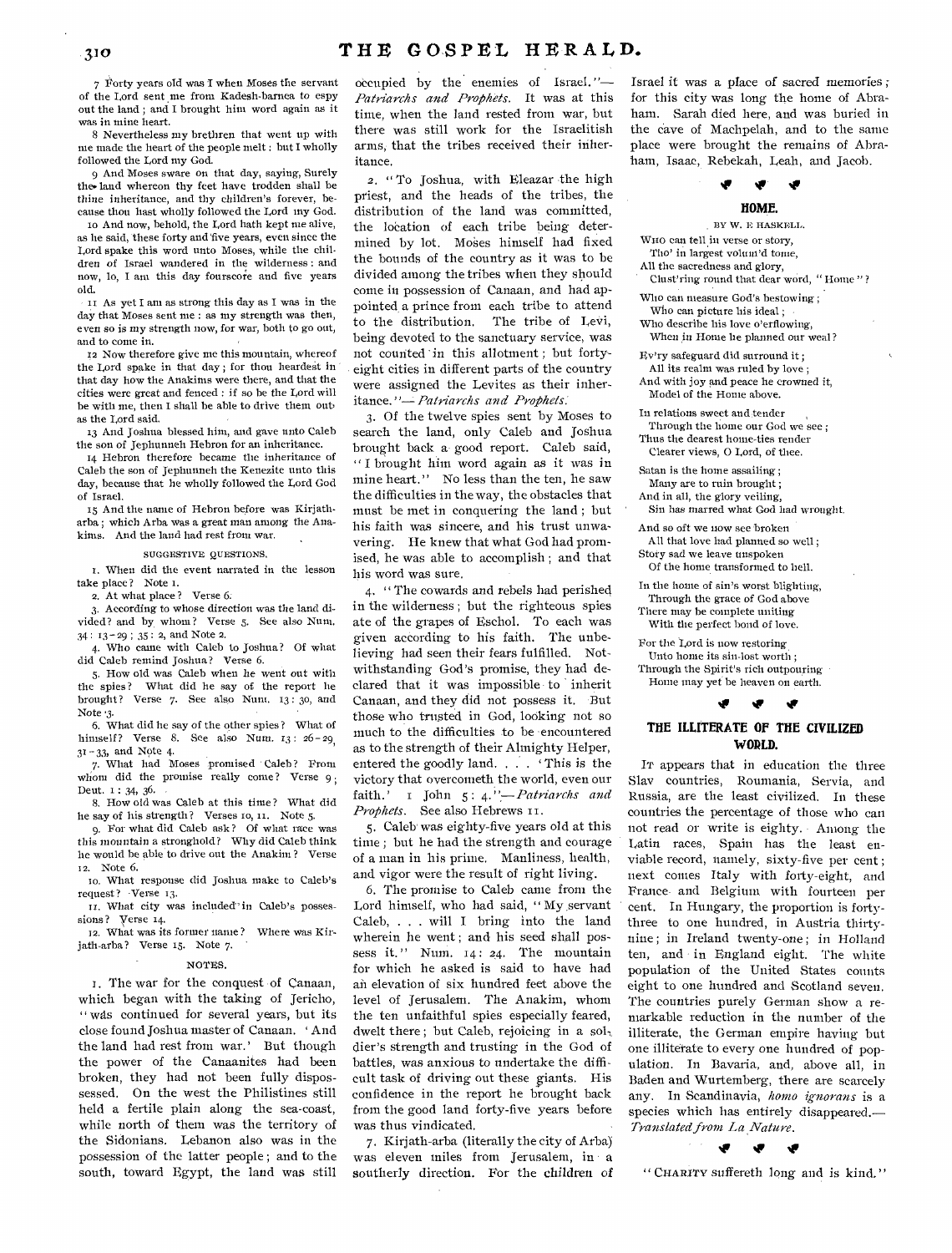

**A HINT.** 

IF only you'll think of it, dearie, When people are vexing and rude, And be pleasant for two, When one's scolding at you, You will conquer the contrary mood.

If only you'll think of it, dearie, When a certain troublesome elf, With pease in his shoes, And a look of the blues; Comes calling upon you himself—

If only you'll think of it, dearie, And laugh, like the sym, in his face, He will scamper away You'll be happy all day ; And I'd like to be in your place. *—Margaret E. Sangster, in Harfier's Young People.* 

*tir NIF* 

### **A FAIRY STORY.**

O NE beautiful spring' morning Perry started to the pasture for the cows. He went whistling along, merry as the birds that were frolicking in the bushes and trees by the roadside. He spied a bunch of flowers in a fence corner, and when he stooped down to gather them, what do you suppose he saw ? — a dainty little lady in the heart of the largest and prettiest flower of the bunch.

" Hello !" said Perry, " what are you doing here?"

" Having a good time, " said the fairy ; " I always have a good time."

" I don't," said Perry.

" Let me come and live with you, and see if you don't."

" All right, " Perry answered. " I'll be glad to have you live with me."

"If I come to live with you, you must obey every word I say ; for if you do not, I will go away, sure.'

" I'll try to, " and Perry smiled, but looked doubtful.

" It is rather hard for you to obey sometimes, is it not?"

" Yes," said Perry, " and I don't always do it."

" Well," said the fairy, "I will sit in Your ear and talk to you all the time, and if you listen, you are sure to have a good time ; and when I tell you to do anything, or not to do anything, you must not fail to obey me."

" All right," said Perry.

So the little lady crept into his ear, and he went on his way after the cows. Perry thought he had never seen so many pretty things in all his life. The fairy kept talking all the time, saying every little while, 'Look at this," or "Look at that;  $O$ , how lovely ! " and Perry looked and thought it was lovely, too.

At last he reached the pasture, and he told the fairy the cows' names. " There is Daisy and Queeny and Dolly, but I don't see old Star. 0, yonder she is, making for the far end of the pasture. I'll show her a thing or two." Perry picked up a rock and ran after Star as fast as his feet would carry him.

" Never throw stones ; it is a bad habit, " said the voice in his ear. Perry threw down the rock, and ran around in front of Star, and soon the cows were walking gently before him on their way•to the barn.

After breakfast Perry's father told him he would have to thin corn that day. Now Perry hated to thin corn, and his face clouded all over, just as the sky clouds' over when there is going to be a thunder shower, and several large rain drops gathered in his eyes and ran down his rosy cheeks.

"Don't cry," said the fairy; "I will talk to you all the time, and you will not find it very hard work,"

So Perry dried his eyes and trotted along behind his father, whistling a tune the fairy was singing in his ear.

The sun was hot, and his back hurt ; but Perry had a good time, for the fairy told him so many wonderful stories, and sang so many songs for him to whistle, that he forgot the work was hard. And so through all the long spring days the fairy talked and sang, and Perry worked and whistled.

It was not long after the first fairy came until another fairy crept into his other ear. One of them kept him happy and the other ,kept him busy. He helped his mother in the house and his father in the field. He built playhouses for his little sister, and took her to ride in his wagon. He found lots of things to do for everybody, old and young, and all the neighbors loved him. He was petted and praised at home and abroad ; but it did not spoil him ; it only made him happy. Days became weeks, and weeks months, and months years, and still the fairies lived in his ears, and still he listened to their voices and obeyed them, and was happy and beloved his whole life through. •

Would you like to know the name of those fairies ? They were Kind Thoughts and Kind Deeds.— *Selected,* 

#### **NIP .4v**

### **ONE GIRL'S SECRET.**

 $^6M$  OTHER, may I go out visiting this afternoon?" asked little Agnes.

" Yes, you may go to see Ella, or Louie, whichever you like."

"I'd rather go to Louie's," said Agnes, quickly.

" Why ? " asked Aunt Esther, who was sewing by the window. " Hasn't Ella a great many dolls and beautiful toys ? And then, there is the pony cart."

" I know, " said Agnes, " but it doesn't matter how many nice things she has, just as soon as we begin to play she begins to wish she had something different, and it unsettles my mind **so** much. But when I play with Louie, if we want anything that we haven't got, she generally thinks of something else which will do as well ; or else she says that we can do without it very nicely. She's lots cheerfuller about doing without things than Ella is, and it's much more fun to play with her."

Aunt Esther looked across Agnes at her mother, and smiled.

" The same old truth, " she said. " It's the, spirit within that makes the world without fair or dark."

" What is spirit, mother ? " asked Agnes presently.

Her mother thought a minute.

" Well, dear, it's the way we think in our hearts. If we have happy, thankful thoughts, they give us a contented spirit, and that makes the world bright for us. Nothing else can."

Agnes nodded her head very wisely.

" Yes, mother, I believe that's just the truth. Louie has a contented spirit, and she enjoys it a great deal more than Ella does all her dolls and her pony cart and everything. Besides, it makes her just lovely company for us other girls' to play with. "— *The Pacific.* 

### **%IF**

### **THE DEAD SEA.**

SCIENTIFIC observation justifies the<br>Sestimate that a daily average of 6,-CIENTIFIC observation justifies the 500,000 tons of water are received into the Dead Sea from the Jordan and other sources' during the year. In the rainy season the amount is very much greater ; during the dry season it is, of course, very much less, but this average will be maintained year after year. There is no outlet and the level is kept down by evaporation only, which is very rapid because of the intense heat year after year. This evaporation causes a haze or mist to hang over the lake at all times, and, when it is more rapid than usual, heavy clouds form and thunderstorms sometimes rage with great violence in the pocket between the cliffs, even in the dry season. - A flood of rain often falls upon the surface of the sea when the sun is Shining and the atmosphere is as dry as a bone half a mile from the shore. The mountains around the Dead Sea are rarely seen with distinctness because of this haze.

The waters of Jordan, when they reach the sea, are as brown as the earth through which they flow — a thick solution of mud but the instant they mingle with the salt water of the lake the particles of soil are precipitated, and they become as clear as crystal, with an intensely green tint. Carrying so much soil and having so swift a current, one would suppose that the sea would be discolored for a considerable distance, but it is not so. The discoloration is remarkably slight. The Jordan has quite a delta at its mouth, breaking into a number of streams and frequently changing its course because of the Obstructions brought down by its own current.— *W. E. Curtis, in Chicago Record-Herald.*